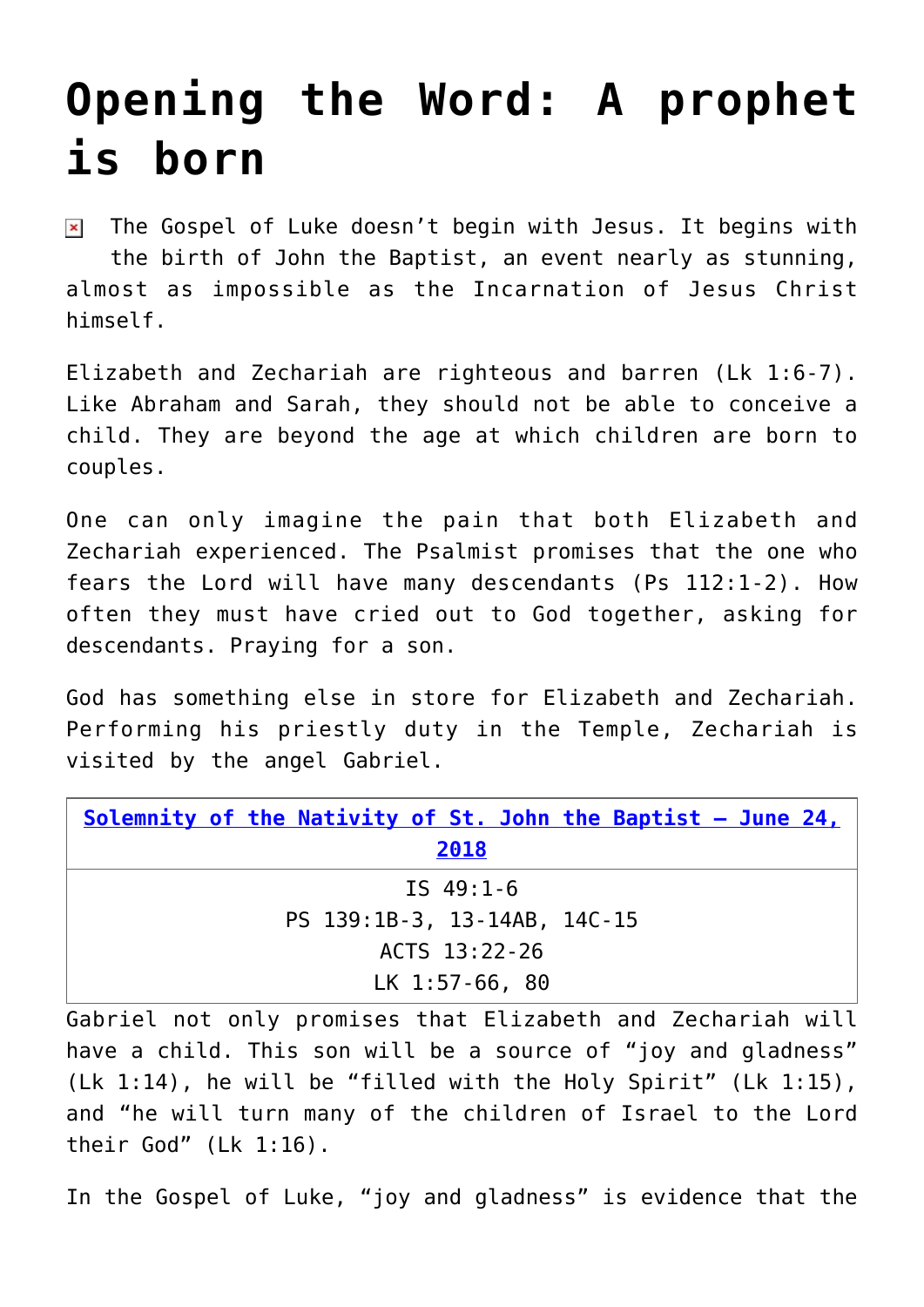moment of salvation is afoot. John is chosen by God to be a prophet, to turn Israel to God. To prepare Israel for the coming of the Lord.

Zechariah cannot believe. He cannot "know" this truth, perceive it with his own eyes. Who could? And he is thus made silent, waiting for the birth of John.

In the meantime, more wondrous events unfold in Nazareth. Gabriel appears to Mary, inviting her into an even more wondrous birth. Mary too wonders how this is possible, since she has not "known" a man (a word pertaining to sexual intimacy).

Zechariah cannot "know" this truth because it cannot be perceived. Mary "knows" the possibility of truth, even if she herself has not been "known."

Mary and Elizabeth encounter one another, two women pregnant with divine possibility. Jesus and his cousin John greet one another in the womb, joyfully aware of the mysterious salvation happening in hidden Judah.

While Zechariah remains silent, Mary speaks. Her soul magnifies the Lord. She proclaims the mercy that has come to visit her people. The moment of judgment is at hand, the time for divine possibility.

Could Zechariah have heard these wondrous words of Mary? Was it her witness that led him to know the unknowable?

And then, at last, John is born. When Zechariah writes his name upon the tablet, fulfilling the prophecy of the angel Gabriel, he can once again speak. And his first words bless God.

John's first renewal of Israel begins with his dad, who comes to rejoice in the salvation made present here and now.

Filled with the very Spirit of God, Zechariah now offers his